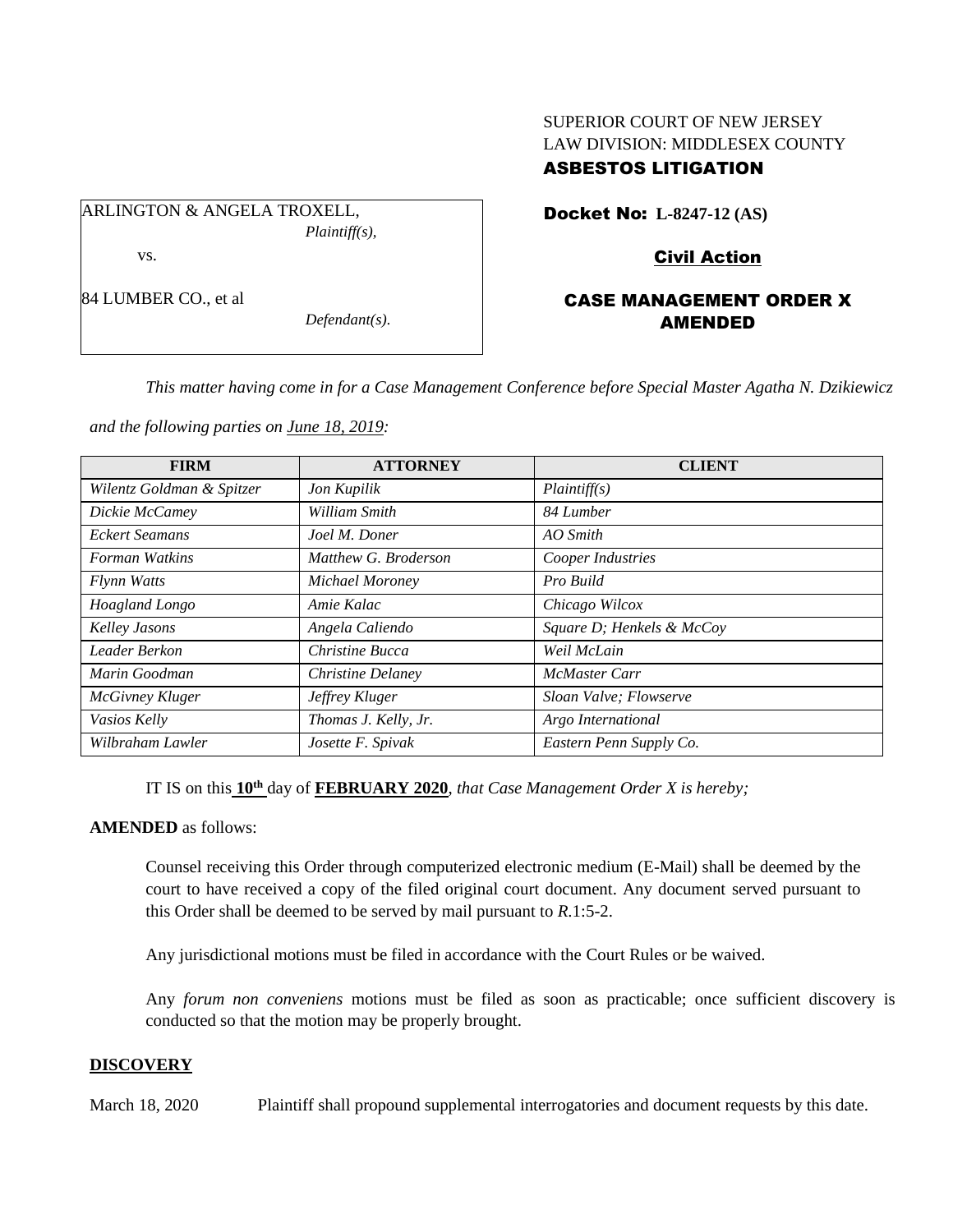| May 20, 2020            | Defendants shall serve answers to supplemental interrogatories and document requests by<br>this date.                                                                                                       |
|-------------------------|-------------------------------------------------------------------------------------------------------------------------------------------------------------------------------------------------------------|
| March 18, 2020          | Defendants shall propound supplemental interrogatories and document requests by this date.                                                                                                                  |
| May 20, 2020            | Plaintiff shall serve answers to supplemental interrogatories and document requests by this<br>date.                                                                                                        |
| June 30, 2020           | Fact discovery, including depositions, shall be completed by this date. Plaintiff's counsel<br>shall contact the Special Master within one week of this deadline if all fact discovery is not<br>completed. |
| June 30, 2020           | Depositions of corporate representatives shall be completed by this date.                                                                                                                                   |
| <b>EARLY SETTLEMENT</b> |                                                                                                                                                                                                             |

March 18, 2020 Settlement demands shall be served on all counsel and the Special Master by this date.

May 6, 2020 @ 10:00am Early settlement conference.

## **MEDICAL EXPERT REPORT**

- May 18, 2020 Plaintiff shall serve an updated expert medical report by this date.
- June 30, 2020 Defendants shall identify its medical experts and serve medical reports, if any, by this date. In addition, defendants shall notify plaintiff's counsel (as well as all counsel of record) of a joinder in an expert medical defense by this date.

### **LIABILITY EXPERT REPORTS**

- July 1, 2020 Plaintiff shall identify its liability experts and serve liability expert reports by this date or waive any opportunity to rely on liability expert testimony.
- September 1, 2020 Defendants shall identify its liability experts and serve liability expert reports, if any, by this date or waive any opportunity to rely on liability expert testimony.

### **SUMMARY JUDGMENT MOTION PRACTICE**

- June 26, 2020 Plaintiff's counsel shall advise, in writing, of intent not to oppose motions by this date.
- July 10, 2020 Summary judgment motions shall be filed no later than this date.
- August 7, 2020 Last return date for summary judgment motions.

### **ECONOMIST EXPERT REPORTS**

May 20, 2020 Plaintiff shall identify its expert economists and serve expert economist report(s), if any, by this date or waive any opportunity to rely on economic expert testimony.

 $\_$  , and the set of the set of the set of the set of the set of the set of the set of the set of the set of the set of the set of the set of the set of the set of the set of the set of the set of the set of the set of th